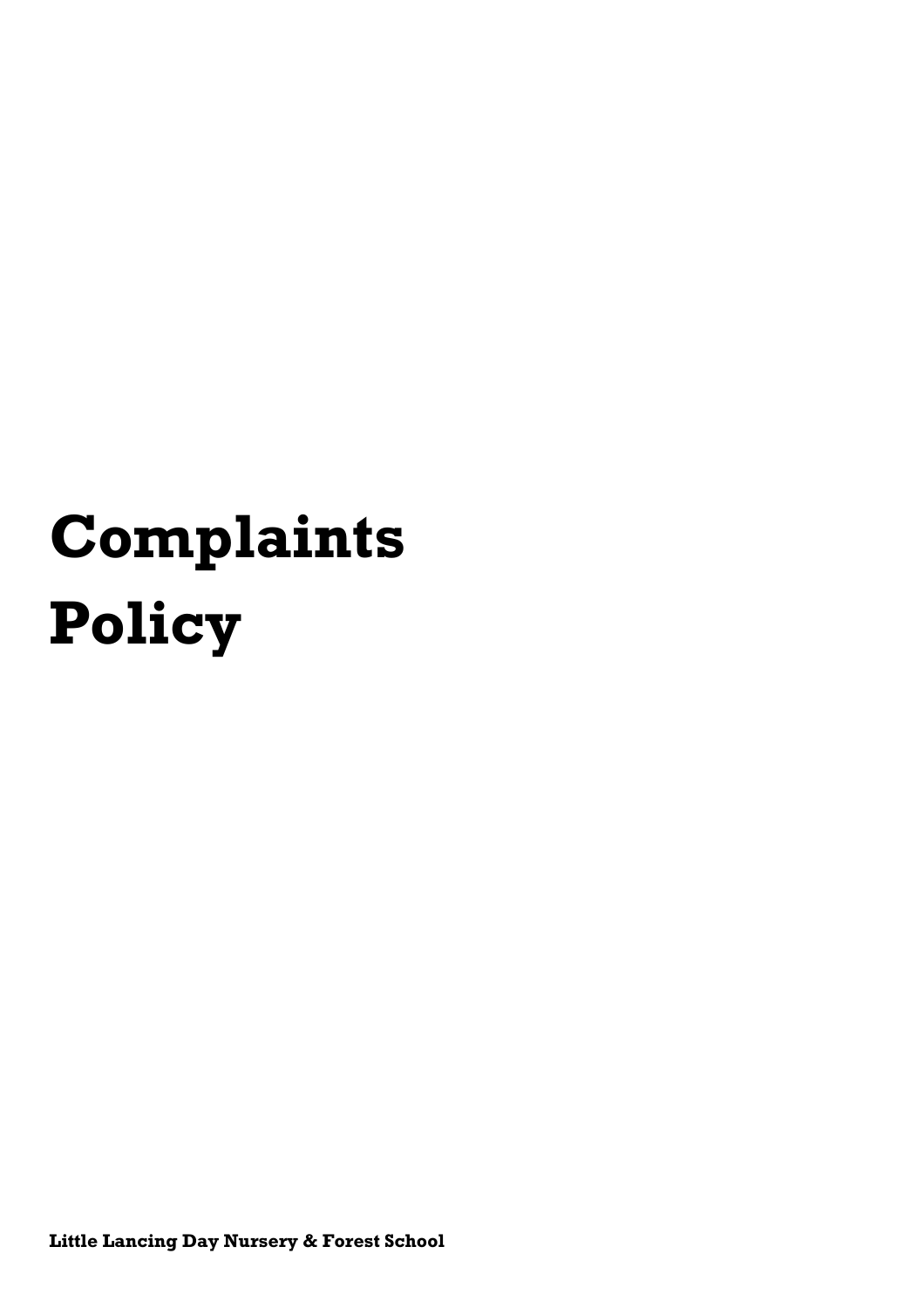# Complaints Policy and Procedure

*'At Little Lancing we accept, promote and engage with the fundamental British values of democracy, the rule of law, individual liberty and mutual respect and tolerance of those with different faiths and beliefs.'*

We operate an active complaints system to ensure that all staff, visitors, parents and children are able to give the setting constructive feedback. Our complaints procedure addresses anyone who feels dissatisfied or discriminated against. In the first instance any complaints should be directed to the Nursery Manager.

We acknowledge all complaints and deal with each as appropriate. Verbal/written complaints are fully investigated and responded to within 28 days. Anonymous complaints are also investigated and all information is recorded.

We have a formal reporting system that supports the setting to keep accurate logs of any complaints we receive. The report log enables us to gather the information needed to begin an internal investigation.

After the completion of an investigation, a response will be sent to the complainant either in writing or in person within 28 days of the initial complaint. Where the setting needs additional time to investigate, a further holding letter will be sent to the complainant.

A summary of the complaint and the actions are taken will also be recorded on the Ofsted provider complaints record.

In some instances, Little Lancing will contact Ofsted to inform them of the complaint.

If you feel that the outcome of your complaint is unsatisfactory via the complaints procedure and you feel unable to discuss it further with the Nursery Manager, you can contact either:

Heather Beeby, Head, Lancing College Preparatory School at Worthing, Broadwater Manor Road, Worthing, West Sussex BN14 8HU or email [hbeeby@lancing.org.uk](mailto:hbeeby@lancing.org.uk) or 01903 201123

Or

Sally Godward, BUXBRASS Nominated Officer for Little Lancing, email [sally.godward@nhs.net](mailto:sally.godward@nhs.net)

If the concern is about the registration of the provider Ofsted can be contacted on 0300 123 1231 or in writing to The National Business Unit, Ofsted, Piccadilly Gate, Store Street, Manchester M1 2WD.

The completed Ofsted paperwork will be available for parents and outside agencies to view. The complaint logs are kept on our secure online system. Ofsted will view the complaint file on every inspection.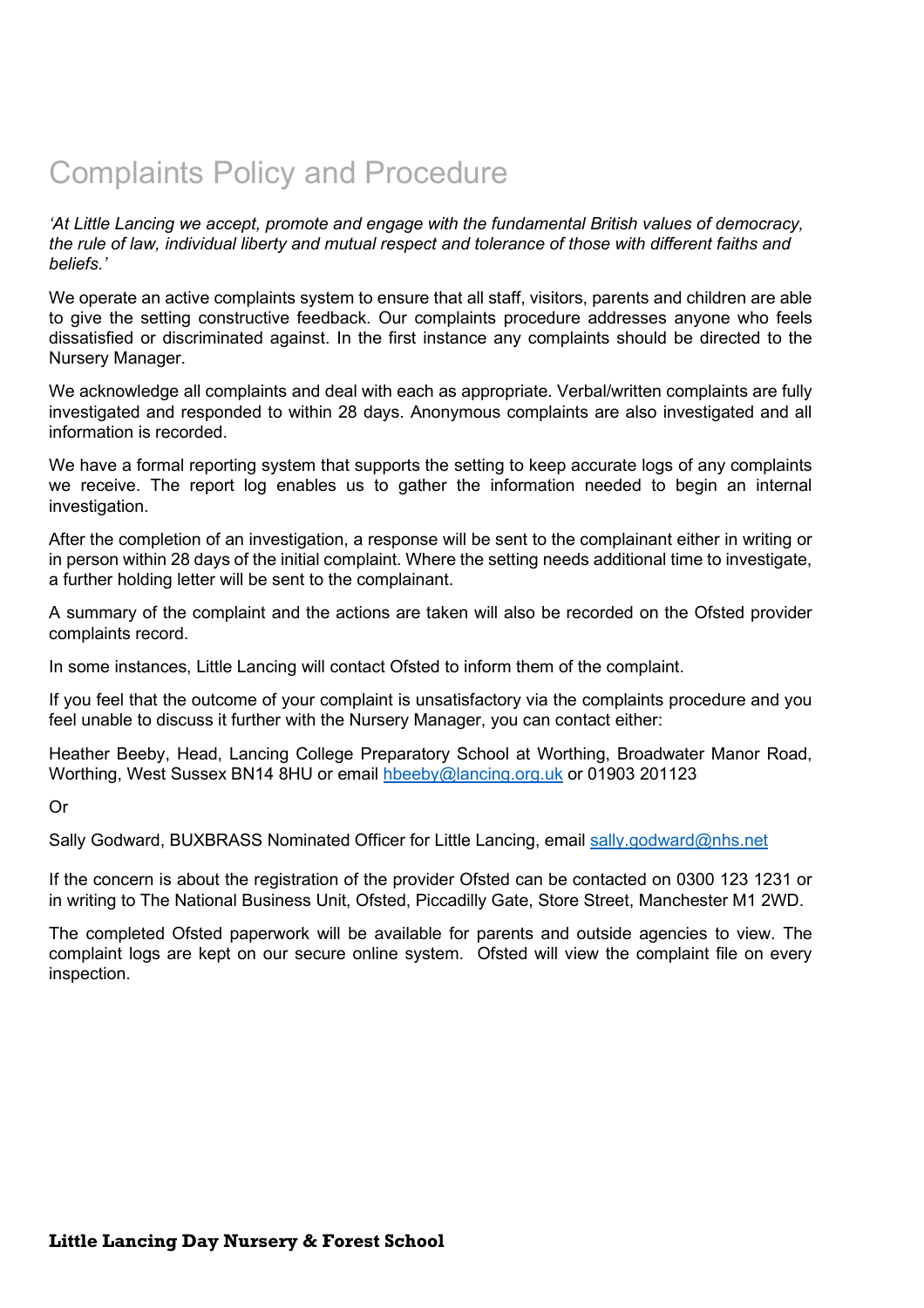# **Annex: Provider Complaints Record and how to complete the complaints record**

*Provider complaints record* 

| Date of Complaint                                 |  |                                                                                             |  |  |
|---------------------------------------------------|--|---------------------------------------------------------------------------------------------|--|--|
| A: Source of Complaint <sup>1</sup>               |  |                                                                                             |  |  |
| Parent (in writing, including email) <sup>1</sup> |  | <b>Staff Member</b>                                                                         |  |  |
| Parent (in person)                                |  | Anonymous                                                                                   |  |  |
| Parent (phone call)                               |  | Ofsted (include complaint number, if known)                                                 |  |  |
|                                                   |  | Other (please state)                                                                        |  |  |
|                                                   |  |                                                                                             |  |  |
|                                                   |  | B: Nature of Complaint (please tick all welfare requirements that the complaint relates to) |  |  |
| Safeguarding                                      |  | Food and Drink                                                                              |  |  |
| Information & Communication                       |  | Smoking                                                                                     |  |  |
| <b>Premises &amp; Security</b>                    |  | <b>Behaviour Management</b>                                                                 |  |  |
| Outings                                           |  | Safe Recruitment                                                                            |  |  |
| <b>Equal Opportunities</b>                        |  | <b>Risk Assessment</b>                                                                      |  |  |
| Medication                                        |  | Organisation                                                                                |  |  |
| Illness and Injury                                |  | Documentation                                                                               |  |  |
| Please give details of the complaint:             |  |                                                                                             |  |  |
|                                                   |  |                                                                                             |  |  |
|                                                   |  |                                                                                             |  |  |
|                                                   |  |                                                                                             |  |  |
|                                                   |  |                                                                                             |  |  |
|                                                   |  |                                                                                             |  |  |
|                                                   |  |                                                                                             |  |  |
|                                                   |  |                                                                                             |  |  |
|                                                   |  |                                                                                             |  |  |
|                                                   |  |                                                                                             |  |  |
|                                                   |  |                                                                                             |  |  |
|                                                   |  |                                                                                             |  |  |
|                                                   |  |                                                                                             |  |  |

 $1$ Regulations require providers to investigate all complaints notified to them, in writing, by a parent of a child attending their setting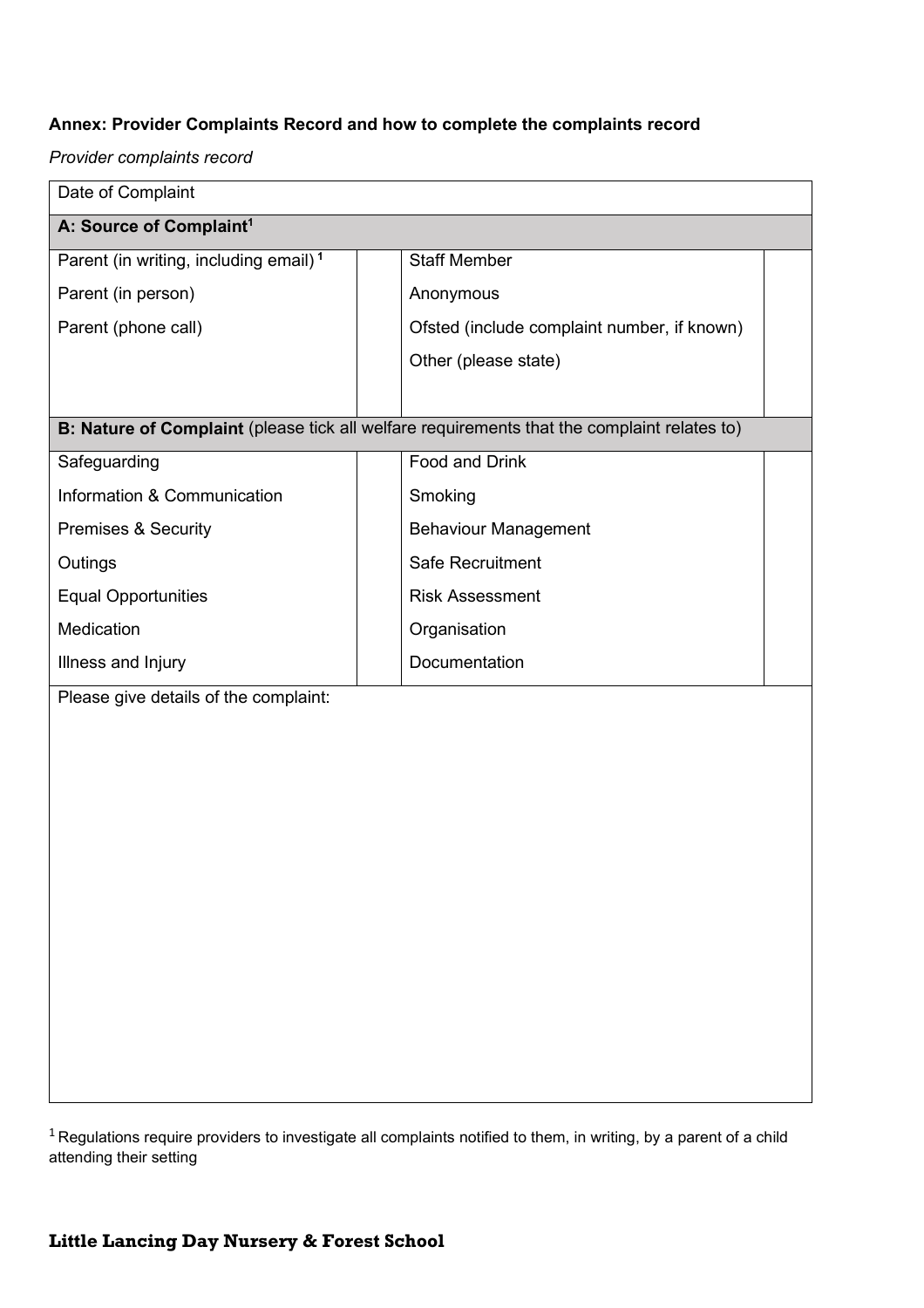# **C: How it was dealt with**

Internal investigation

Investigation by Ofsted

Investigation by other agencies (please state)

Please give details of any internal investigation or attach any outcome letter from Ofsted:

# **D: Actions and outcomes**

Internal actions

Actions agreed with Ofsted

Changes to conditions of registration

Other action taken by Ofsted

No action

Actions imposed or agreed with other agencies

Please give details: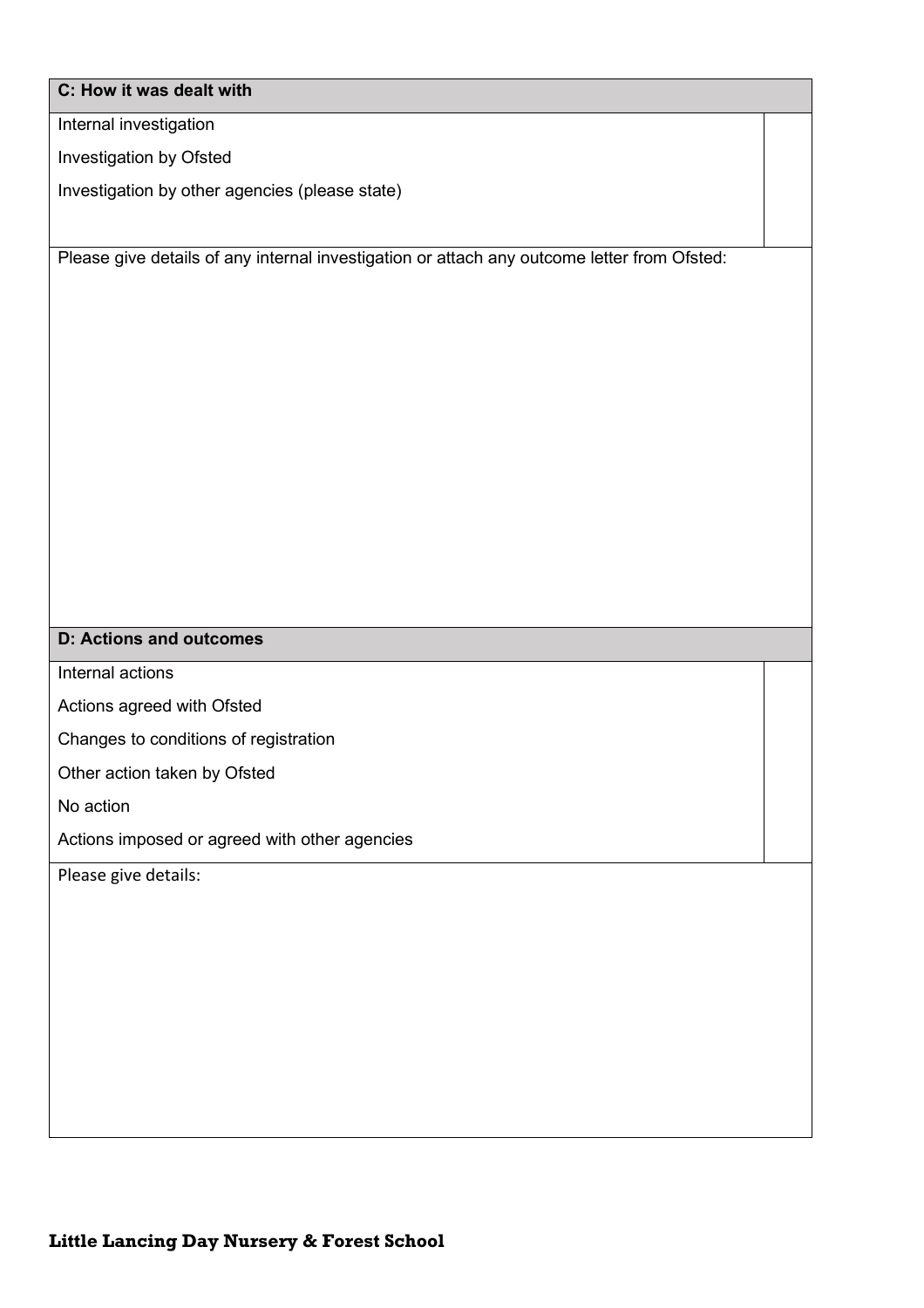| Has a copy of this record been shared with parents           | <b>Yes</b> | <b>No</b> |  |
|--------------------------------------------------------------|------------|-----------|--|
| Is a Risk Assessment review required based on this incident? | Yes        | No        |  |
| Enter the date this record is shared with your Line Manager: |            |           |  |

| <b>Name of Recorder:</b> | <b>Outcome notified to</b>            |
|--------------------------|---------------------------------------|
|                          | parent: (within 28 days) <sup>2</sup> |
|                          | Date:                                 |
| <b>Position:</b>         | Signature:                            |
| Name:                    |                                       |
|                          | <b>Date Completed:</b>                |

# **OFFICE USE ONLY**

**Policy or procedure change or update made as a result of this complaint**

# **Change made by:**

**Date:**

<sup>2</sup> Regulations require providers to give an account of the findings of the investigation into the complaint and any action taken to the parent who made the complaint, within 28 days of the date of the complaint.